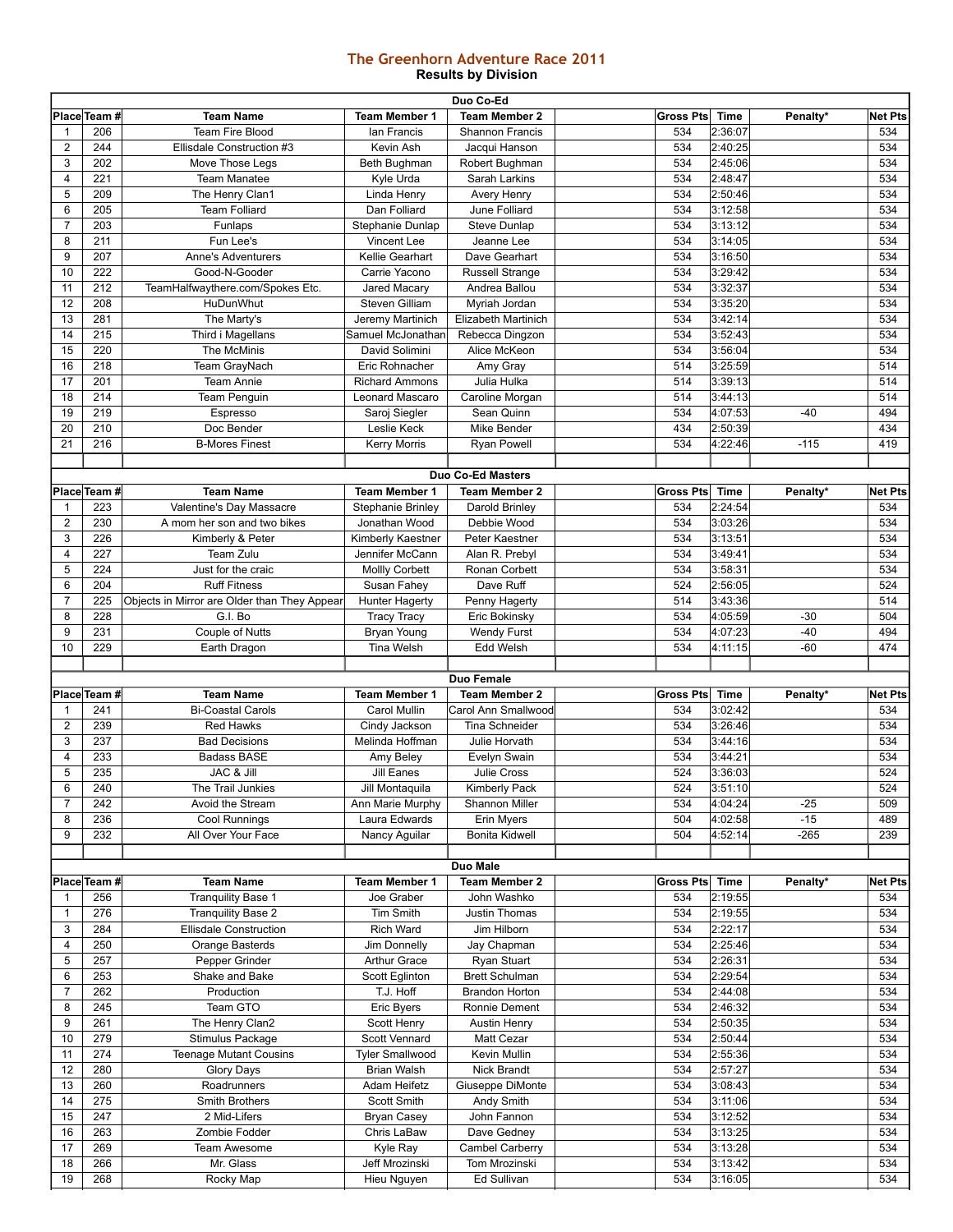| 20                  | 283          | So Mean                                        | Andrew Wright                                  | Brian Cunningham                 |                                                                 | 534              | 3:17:22            |                                 | 534                   |
|---------------------|--------------|------------------------------------------------|------------------------------------------------|----------------------------------|-----------------------------------------------------------------|------------------|--------------------|---------------------------------|-----------------------|
| 21                  | 285          | Knights of the Mountain                        | William Van Hest                               | Derek Criswell                   |                                                                 | 534              | 3:19:05            |                                 | 534                   |
| 22                  | 267          | Got Beer?                                      | <b>Bob MtJoy</b>                               | Patrick McRee                    |                                                                 | 534              | 3:25:34            |                                 | 534                   |
| 23                  | 258          | Team Hybrid                                    | James Hamilton                                 | Dennis Jack                      |                                                                 | 534              | 3:42:02            |                                 | 534                   |
| 24                  | 265          | SAJ                                            | John McDonald                                  | Jesse Marsden                    |                                                                 | 534              | 3:42:12            |                                 | 534                   |
| 25                  | 254          | Pavan-Glover                                   | <b>Joel Glover</b>                             | <b>Bill Pavan</b>                |                                                                 | 534              | 3:45:57            |                                 | 534                   |
| 26<br>27            | 251<br>252   | Dugan<br>Dinkin Flicka                         | Patrick Dugan                                  | Mike Dugan<br>Dave Tobin         |                                                                 | 534<br>534       | 3:50:27<br>3:55:48 |                                 | 534<br>534            |
| 28                  | 246          | Two Little Training                            | <b>Eric Edwards</b>                            | <b>Mike Casey</b>                |                                                                 | 524              | 3:22:12            |                                 | 524                   |
| 29                  | 259          | Back Again                                     | <b>Patrick Casey</b><br><b>Brandon Hammond</b> | Joey Cavucci                     |                                                                 | 514              | 3:23:21            |                                 | 514                   |
| 30                  | 277          | <b>Beef Stew</b>                               | <b>Avinde Stewart</b>                          | Nathaniel Stewart                |                                                                 | 514              | 3:37:41            |                                 | 514                   |
| 31                  | 282          | Clear Resolution - Skydali                     | Dameon Ming                                    | Carleton Brown                   |                                                                 | 524              | 4:01:24            | $-10$                           | 514                   |
| 32                  | 278          | Wii Not Fit                                    | <b>Brent Trimmer</b>                           | Howard Nordby Jr                 |                                                                 | 534              | 4:03:59            | $-20$                           | 514                   |
| 33                  | 249          | Two man wolfpack                               | Sean Corcoran                                  | Michael Culver                   |                                                                 | 534              | 4:06:34            | $-35$                           | 499                   |
| 34                  | 243          | The FunBoyz                                    | John Alejandro                                 | Fulvio Padova                    |                                                                 | 514              | 4:39:41            | $-200$                          | 314                   |
| 35                  | 248          | Sasquatch Bait                                 | <b>Charles Clinton</b>                         | Sanjay Subramanian               |                                                                 | 304              | 3:17:50            |                                 | 304                   |
| 36                  | 255          | <b>Smooth Strokes</b>                          | Kenneth Goodwin                                | Mark Siford                      |                                                                 | 200              | 2:54:25            |                                 | 200                   |
|                     |              |                                                |                                                |                                  |                                                                 |                  |                    |                                 |                       |
|                     |              |                                                |                                                | Co-Ed                            |                                                                 |                  |                    |                                 |                       |
|                     | Place Team # | <b>Team Name</b>                               | <b>Team Member 1</b>                           | <b>Team Member 2</b>             | <b>Team Member 3</b>                                            | <b>Gross Pts</b> | <b>Time</b>        | Penalty*                        | <b>Net Pts</b>        |
| $\mathbf 1$         | 334          | 10000 Watt Warlocks                            | Keith Goodman                                  | Gretchen Sweeney                 | Ryan Koronowski                                                 | 534              | 2:32:50            |                                 | 534                   |
| $\overline{2}$      | 369          | Two Gorgon Sisters                             | Kathy Carothers                                | Cris Chisholm                    | <b>Mike Davis</b>                                               | 534              | 2:42:42            |                                 | 534                   |
| 3                   | 312          | Farflung                                       | <b>Edward Laird</b>                            | Steph Thomasson                  | Alex Laird                                                      | 534              | 2:55:16            |                                 | 534                   |
| 4                   | 316          | M Cubed                                        | <b>Bruce Moore</b>                             | Lisa Moore                       | Julia Moore                                                     | 534              | 3:00:56            |                                 | 534                   |
| 5                   | 317          | <b>Ack Ack Adack</b>                           | <b>Frank Perry</b>                             | <b>Tony Davis</b>                | <b>Kelly Davis</b>                                              | 534              | 3:09:22            |                                 | 534                   |
| 6                   | 314          | Gecko Warriors                                 | <b>Brad Millick</b>                            | <b>Beth Wolny</b>                | Luis Tsuji                                                      | 534              | 3:18:08            |                                 | 534                   |
| $\overline{7}$<br>8 | 321<br>305   | The Good The Bad And The Ugly<br>MoCo Tornados | Greg Simpler                                   | Rhiannon Simpler<br>Kristin Wood | Kenny Simpler<br>Shane Fletcher                                 | 534<br>534       | 3:18:15<br>3:22:23 |                                 | 534<br>534            |
| 9                   | 318          | Wildcard                                       | Clay Deming<br><b>Daniel Robbins</b>           | Deirdre Shandle                  | Joe Leadore                                                     | 534              | 3:22:43            |                                 | 534                   |
| 10                  | 320          | <b>AFD</b>                                     | Megan Rowan                                    | Joe Porcelli                     | <b>Stuart Smothers</b>                                          | 534              | 3:23:19            |                                 | 534                   |
| 11                  | 307          | <b>TBD</b>                                     | <b>Steve Gray</b>                              | Laura Harrington                 | Guillermo Minoso                                                | 534              | 3:24:17            |                                 | 534                   |
| 12                  | 310          | Two Guys and a Girl                            | Alyssa Kohl                                    | Mike Chavira                     | Vic Fubler                                                      | 534              | 3:28:02            |                                 | 534                   |
| 13                  | 315          | <b>Butternut Mustangs</b>                      | Graham Mleczko                                 | Katie Jeffrey                    | Peter Jeffrey                                                   | 534              | 3:31:11            |                                 | 534                   |
| 14                  | 319          | <b>Sign Stealers</b>                           | Jamie Roeder                                   | Jimmy Roeder                     | Patrick Livingston                                              | 534              | 3:36:30            |                                 | 534                   |
| 15                  | 304          | odin                                           | John Dedon                                     | <b>Bill Ference</b>              | Pam Buskirk                                                     | 534              | 3:37:48            |                                 | 534                   |
| 16                  | 301          | Two Men and a Lady                             | Patrick Batu                                   | Wilson Medina                    | Pamela Darmofalski                                              | 534              | 3:40:22            |                                 | 534                   |
| 17                  | 302          | <b>River Rats</b>                              | <b>Steve Carpenter</b>                         | Laura Carpenter                  | Priya Kurtz                                                     | 514              | 3:29:35            |                                 | 514                   |
| 18                  | 309          | Team Spleen                                    | Darcie Hammer                                  | Amy Johnson                      | John Sasser                                                     | 514              | 3:38:19            |                                 | 514                   |
| 19                  | 308          | Valhalla                                       | Will Guidi                                     | Adam Lambert                     | Allysia Hood                                                    | 514              | 3:57:31            |                                 | 514                   |
| 20                  | 313          | <b>Team Black Market Cars.com</b>              | Victoria Leizear                               | <b>Mike Davies</b>               | Jason Hansberger                                                | 534              | 4:04:08            | $-25$                           | 509                   |
| 21                  | 323          | Sand Legionnaires                              | John Ulizio                                    | Dean Walde                       | Linza Vargas                                                    | 504              | 3:59:12            |                                 | 504                   |
| 22                  | 311          | 3 NINJAS                                       | Matthew Kucharski                              | Lauren Hamlin                    | <b>Todd Parks</b>                                               | 524              | 4:05:56            | $-30$                           | 494                   |
|                     |              |                                                |                                                |                                  |                                                                 |                  |                    |                                 |                       |
|                     | Place Team # |                                                |                                                | Female                           |                                                                 |                  |                    |                                 |                       |
| $\mathbf{1}$        | 324          | <b>Team Name</b>                               | Team Member 1                                  | Jessica Pierce                   | Team Member 2   Team Member 3   Gross Pts   Time<br>Laura Klink | 534              | 3:26:54            | Penalty*                        | <b>Net Pts</b><br>534 |
| $\overline{2}$      | 326          | Eat less move more<br>Back for More            | Niki Anderson<br>Krysten Fertonardo            | Colleen Sullivan                 | Alexis Roth                                                     | 534              | 3:35:47            |                                 | 534                   |
| 3                   | 327          | S.O.F.T.                                       | Susan Gregory                                  | Lori Polonski                    | Andrea Stoddard                                                 | 534              | 3:49:50            |                                 | 534                   |
| 4                   | 328          | Needa Sherpa                                   | Mary Ellen Walsh                               | <b>Beth McGee</b>                | Ann Wearmouth                                                   | 534              | 3:52:29            |                                 | 534                   |
| 5                   | 325          | Team Annie 3                                   | Steph Broadhead                                | Cynthia Webster                  | Jennifer Campbell                                               | 534              | 3:56:17            |                                 | 534                   |
|                     |              |                                                |                                                |                                  |                                                                 |                  |                    |                                 |                       |
|                     |              |                                                |                                                | Male                             |                                                                 |                  |                    |                                 |                       |
|                     | Place Team # | <b>Team Name</b>                               | <b>Team Member 1</b>                           | <b>Team Member 2</b>             | <b>Team Member 3</b>                                            | <b>Gross Pts</b> | <b>Time</b>        | Penalty*                        | <b>Net Pts</b>        |
| -1                  | 331          | 6 blue eyes 30 dirty toes and 1 greenhorn      | Craig Baxter                                   | Nick Minogue                     | <b>Steve Palkovitz</b>                                          | 534              | 2:49:07            |                                 | 534                   |
| 2                   | 344          | Recovering Fat Kids                            | <b>Troy Stansell</b>                           | Matthew Garrett                  | Ricardo Valverde                                                | 534              | 2:55:54            |                                 | 534                   |
| 3                   | 333          | <b>HEAD</b>                                    | Adam Diem                                      | <b>Brian Benner</b>              | Jonathan Imphong                                                | 534              | 3:00:47            |                                 | 534                   |
| 4                   | 338          | Phil the Wang                                  | <b>Brian Parker</b>                            | Phil Wang                        | <b>Brendan Mayer</b>                                            | 534              | 3:05:33            |                                 | 534                   |
| 5                   | 337          | Team O'Kain Train                              | <b>Titus Mott</b>                              | Bryan Fulkerson                  | Patrick O'Kain                                                  | 534              | 3:12:38            |                                 | 534                   |
| 6                   | 340          | Lion's Den                                     | Julian Porras                                  | <b>Emerson Porras</b>            | Eduardo Rincon                                                  | 534              | 3:21:27            |                                 | 534                   |
| $\overline{7}$<br>8 | 345<br>343   | I'M NOT CARRYING THAT KOALA<br>Sur             | Mack Syler<br><b>Tomas Solis</b>               | Miguel Salazar<br>Marcelo Lando  | Cesar Salazar                                                   | 534<br>534       | 3:21:33<br>3:22:47 |                                 | 534<br>534            |
| 9                   | 332          | TU                                             | Paul Curtin                                    | Jason Carlin                     | Ignacio Jauregui<br>John Lambert                                | 534              | 3:26:19            |                                 | 534                   |
| 10                  | 339          | Men Overboard                                  | Jason Pepper                                   | Josh Pepper                      | Scott Avery                                                     | 534              | 3:27:22            |                                 | 534                   |
| 11                  | 349          | <b>Blood Brothers</b>                          | Donald Williams                                | Aaron Mosley                     | Kevin McVadon                                                   | 534              | 3:32:40            |                                 | 534                   |
| 12                  | 346          | Curramba                                       | Juan Uribe                                     | Raul Rincon                      | <b>Hector Rincon</b>                                            | 534              | 3:34:36            |                                 | 534                   |
| 13                  | 341          | Hopocalypse                                    | <b>Bill Prochazka</b>                          | Evan Chadwick                    | Rob Chadwick                                                    | 504              | 3:51:21            |                                 | 504                   |
| 14                  | 335          | <b>Rice Buckets</b>                            | Randy Lee                                      | David Fei                        | <b>Yuly Shaiou</b>                                              | 534              | 4:36:24            | $-185$                          | 349                   |
| 15                  | 329          | las verguitas                                  | Elkin Ardila                                   | Edoardo Rincon                   | fidel Rincon                                                    | 434              |                    | 3:40:10-100 (CP 5 out of order) | 334                   |
| 16                  | 342          | $3J\$ s                                        | Joel Reyes                                     | Josh Marti                       | Jim Seymour                                                     | 534              | 4:44:34            | $-225$                          | 309                   |
|                     |              |                                                |                                                |                                  |                                                                 |                  |                    |                                 |                       |
|                     |              |                                                |                                                | <b>Masters</b>                   |                                                                 |                  |                    |                                 |                       |
|                     | Place Team # | <b>Team Name</b>                               | Team Member 1                                  | <b>Team Member 2</b>             | <b>Team Member 3</b>                                            | <b>Gross Pts</b> | <b>Time</b>        | Penalty*                        | <b>Net Pts</b>        |
| -1                  | 368          | Green Machine                                  | James Stewart                                  | Jeff Durr                        | <b>Bill Stewart</b>                                             | 534              | 2:21:30            |                                 | 534                   |
|                     |              |                                                |                                                |                                  |                                                                 |                  |                    |                                 |                       |